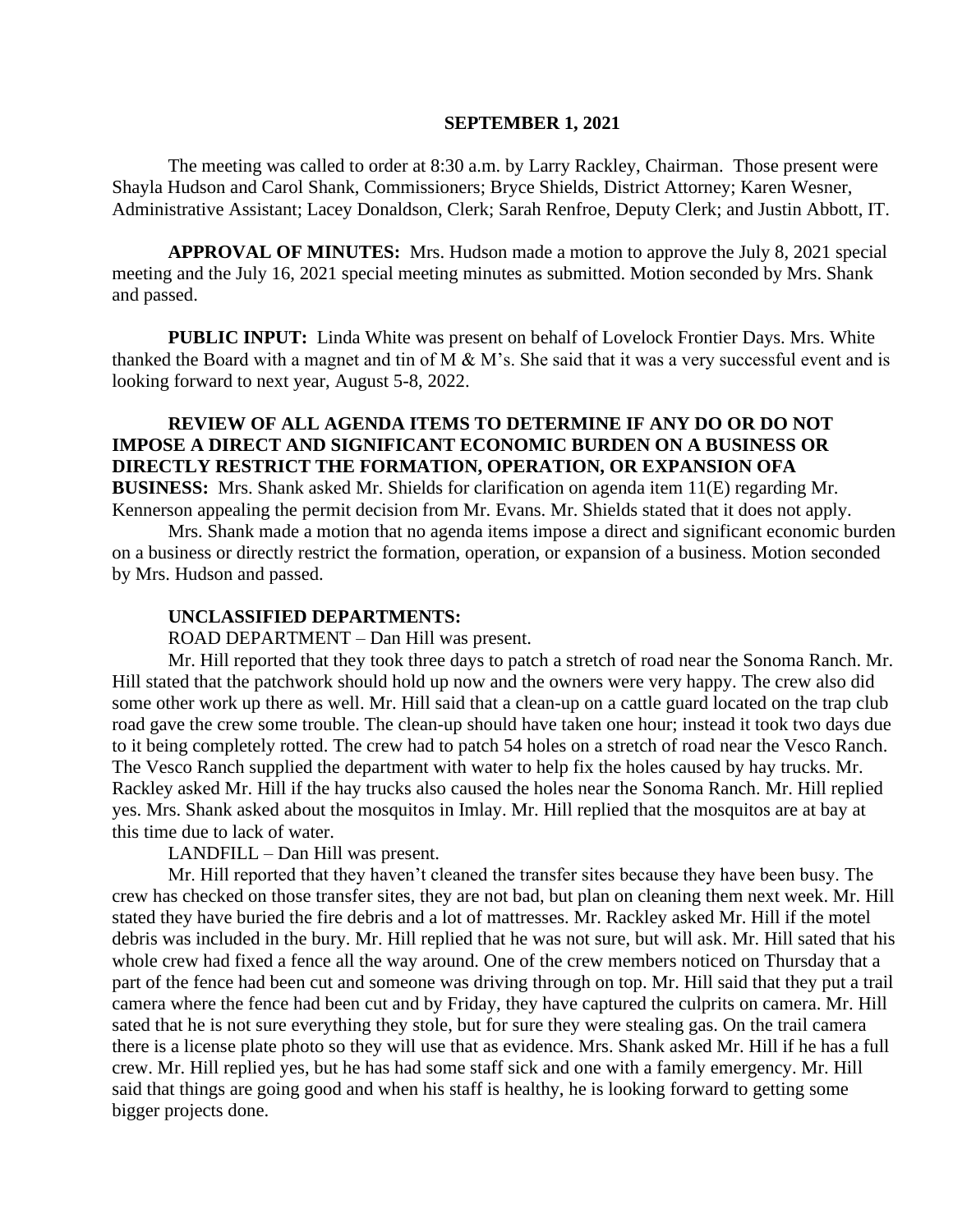**PROCLAMATIONS AND AWARDS:** YEARS OF SERVICE CERTIFICATE/PIN- Dan Hill was presented with a pin and certificate for 25 years of service to Pershing County. Rosario Torres was presented with a pin and certificate for 5 years of service to Pershing County. (Not present) Maria Olivas was recognized for her 15 years of service to Pershing County.

#### **UNCLASSIFIED DEPARTMENTS, CONT.D:**

SENIOR CENTER/VOLUNTEER COORDINATOR – Mr. Rackley gave the update. They are averaging 21-25 homebound meals per day. They hired Kelli Brown as the second cook. She starts Tuesday, September 7<sup>th</sup>.

BULDINGS AND GROUNDS – John Handka was present.

Mr. Handka reported that his staff has been working on the weeds that are everywhere, mainly focusing on the weeds on the Windmill property and the Sheriff's office property. Mr. Handka wanted to stress to the Board that there has been higher than normal metal detecting in the park. He feels that the detecting is destroying the grass by making divots. Mrs. Shank needed clarification on if there is a metal detecting policy in the City. Mr. Rackley replied that there is not a policy. Mr. Handka stated that there are Ordinances in place that metal detecting is not allowed in state parks, but nothing in reference to county property. Mrs. Shank said that is something that they could put on the agenda. Mr. Handka feels that the divots and holes made by metal detecting is a safety hazard.

Mr. Handka also reported that there has been a jump in vandalism. Mr. Rackley replied that the Courthouse gazebo was damaged. Mr. Handka said the gazebo has been fixed. Mr. Handka stated that there were children caught on video behind the Library doing damage. He said he spoke with the Chief of Police and he will go to the school and talk to the children. Mr. Handka said that the video could be better if the equipment was updated.

Mr. Handka asked if the County was going to supply additional masks for the employees. Mrs. Shank replied that the decision is on the agenda for today and there are mask options available for employees.

Mr. Handka stated that the District Court has electronic locks. These locks were not installed by Buildings and Grounds, but they now need maintenance. Mr. Handka is unsure how to proceed.

PERSHING COUNTY FIRE/AMBULANCE:

*GRASS VALLEY FIRE:* Sean Burke was present via Zoom.

Mr. Burke stated things are going well. The calls have been moderate, mostly medical calls due to COVID and the smoke in the air.

GRASS VALLEY ADVISORY BOARD – Sean Burke was present via Zoom.

Mr. Burke reported that State Senator Ira Hansen and State Assemblywoman Alexis Hansen were speakers at the last Advisory Board meeting. They spoke to a large crowd including people from Pershing and Humboldt counties.

LEPC – Sean Burke was present via Zoom.

Mr. Burke stated that the Board will need to make a decision regarding mask wearing.

COMMUNITY CENTER – Mrs. Hudson gave the report.

Mrs. Hudson said she talked with the coordinator, Gisselda Canales last week. Mrs. Canales said after a few hiccups, things are going well. Mrs. Hudson will request that Mrs. Canales either come to the next meeting in person or submit a written report.

IT DEPARTMENT – Justin Abbott was present.

Mr. Abbot reported he has been very busy. A technician from our consultant came to help with the network up grades. They finished mounting all the wireless access points at the Sheriff's Office and Courthouse. He has also been working on remote access for the Sheriff's mobile units. Mr. Abbott relayed that the new phone system is coming soon; they have all the equipment they just need the network up. He has been working with NNIS to hold us over until AT&T is ready. NNIS said all the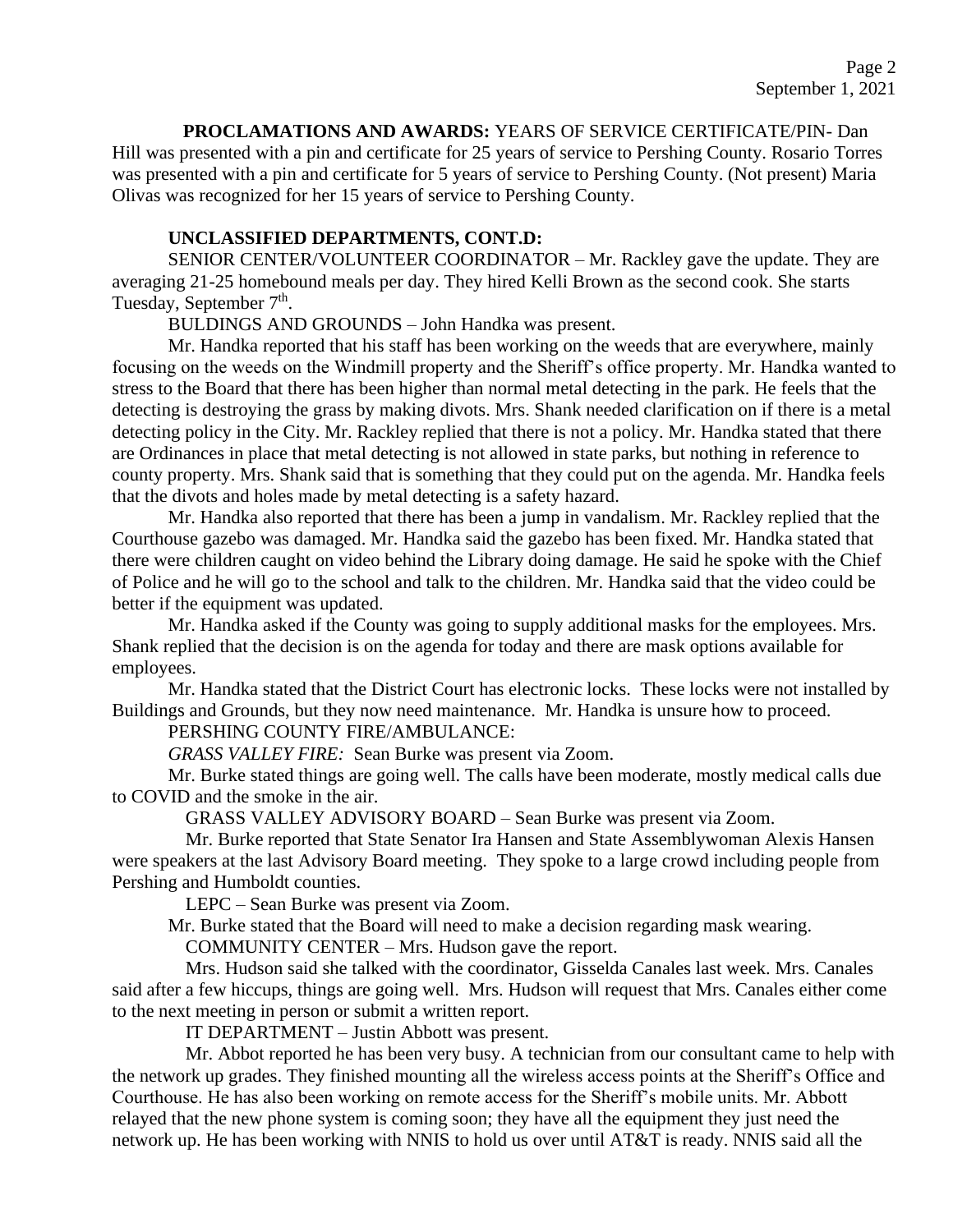testing looks good and solid. Mr. Abbott stated that he is concerned about the network resource servers he feels they are starting to show their age and might need to consider upgrading in the future.

#### **MARK WLASCHIN, DEPUTY SECRETARY OF STATE, VOTER OUTREACH PROGRAM:** Mr. Wlaschin was present via Zoom.

Mr. Wlaschin was present on behalf of the Secretary of State Barbara Cegavske. Mr. Wlaschin discussed the campaign for their Voter Outreach Program. The program is to provide facts to current and future voters. It will provide open communication between the voters, county clerks and the SOS office. Mr. Wlaschin asked the Board what the best way would be to get a group together in order to discuss these issues. Mrs. Shank asked for clarification on what they are doing to prevent voter fraud. Mr. Wlaschin responded by saying he would like to have an in person meeting to answer any questions they might have. Mrs. Shank stated she would prefer an in person meeting as well. Mr. Rackley and Mrs. Hudson agreed that the in person meeting would be beneficial. Mrs. Shank suggested a larger group meeting at the Community Center.

### **UNCLASSIFIED DEPARTMENTS, CONT.D:**

IT DEPARTMENT, CONT.D – *Approval of either time and materials quote or fixed cost quote for assistance from J4 Systems to assist in reconfiguring firewalls and networking in support of new wide area network and internet deployment for cost no to exceed \$14,100:* Mr. Abbott explained to the Board that switching internet providers is a huge task. He asked J4 for a quote for either Time and Materials or a Fixed Cost for assisting with reconfiguring firewalls and networking in support new Wide Area Internet. He explained that this is needed in order to move forward with the AT&T project. Mr. Abbott presented to the board both proposals. Mr. Abbott cautioned that the Time and Materials proposal could cost more if the time takes longer. The second quote is a Fixed Cost proposal in the amount of \$14,100.00. Mrs. Shank asked where the money would come from. Mrs. Childs stated that it would have to come out of Ad Valorem, as we don't have any room left in the Building Fund.

Mrs. Hudson made a motion to accept the Fixed Cost proposal with J4 Systems, not to exceed \$14,100.00. The motion was seconded by Mrs. Shank and passed.

*Review and possible approval of AT&T Internet proposal as-is or next steps for process:* Mr. Abbott presented the Board with a spreadsheet showing three different cost proposals. He explained that this would be Phase I of the Internet build out. The three proposed plans are all a three year contract that is billed monthly. The difference in pricing for each proposal is based on bandwidth speeds. Mr. Abbott feels the third pricing option provides the best balance between minimum viable service and ideal service. Without having the budget with her, Mrs. Childs wasn't sure how these costs compare to our current costs. Mrs. Shank also stated that American Recovery Plan money can also be used for this. Mrs. Shank asked what current services this would replace. Mr. Abbott stated that it would replace our current AT&T internet service. Mr. Abbott also reminded the Board that this is part of their previous decision when they selected NNIS for internet until we received a proposal for AT&T. It was also noted that this works in conjunction with the Economic Development project we are working on with Danny Bax and ATP.

Mrs. Shank made a motion to approve the AT&T Internet Proposal #3 in the amount of \$3,626.70 per month. Motion seconded by Mrs. Hudson and passed.

PERSHING COUNTY FIRE/AMBULANCE REPORTS –

*AMBULANCE:* Rodney Wilcox was present.

Mrs. Shank asked Chief Wilcox for clarification on the ambulance rates. The Ambulance base rate is \$950.00; if oxygen is used it is \$27.00; mileage is \$25.00 per mile; supplies and disposable set-up is \$110.00. Chief Wilcox stated that the ambulance has been very busy, especially this past month. The team has participated in training, with the last training class on Tuesday taught by Mr. Burke. Chief Wilcox reported that Mrs. Nolan has been working on the re-certifications from the State.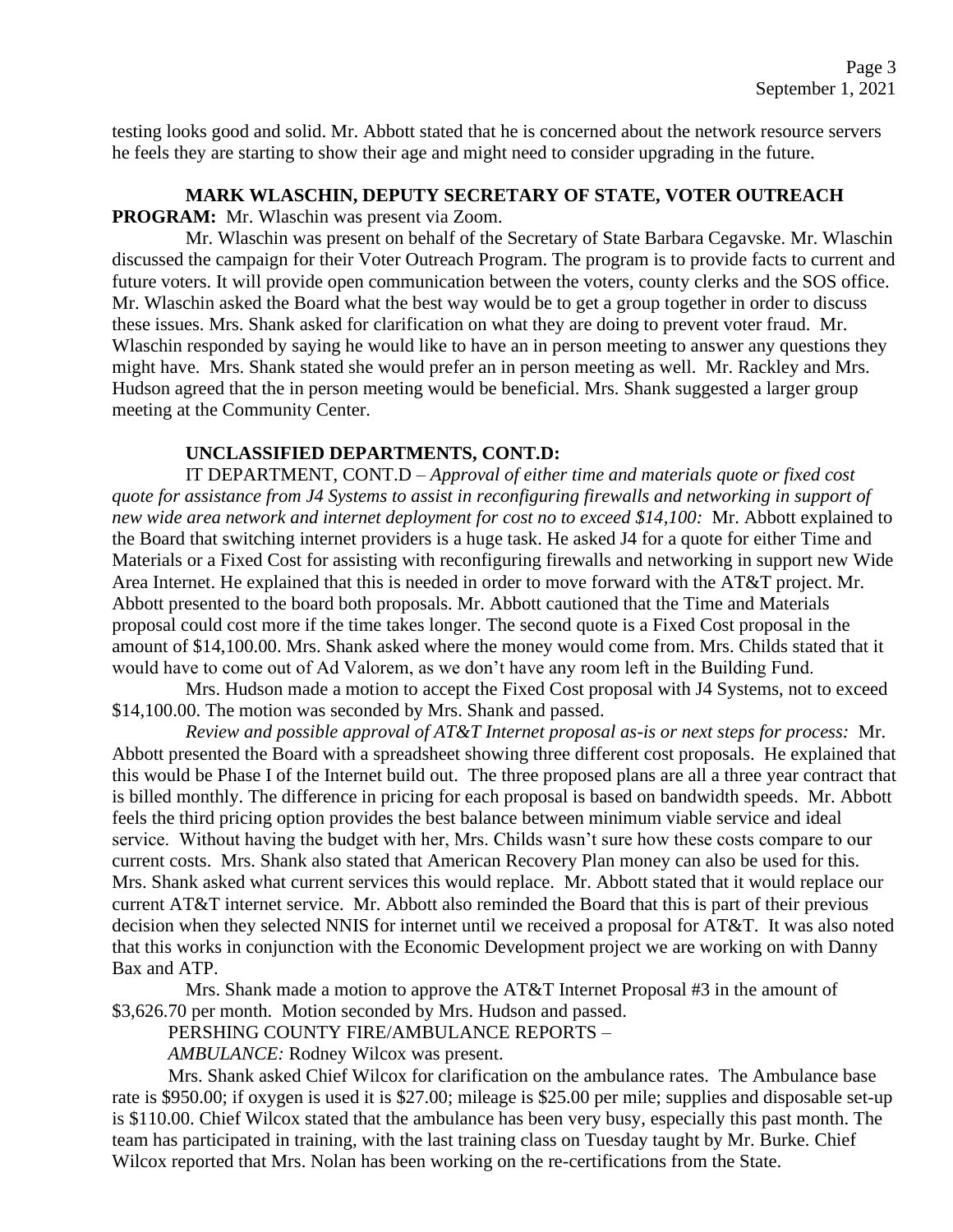*FIRE:* Chief Wilcox was present.

Chief Wilcox relayed to the Board that they have received eight calls. The Fire Department has one new member. The firehouse has been painted, with a new sign ordered. Chief Wilcox stated that they will be testing for Firefighter I in October, and the State has agreed with the date. They participated in a two-hour training class with the Sheriff's office regarding the railroad. Chief Wilcox stated they have been doing fire inspections with Mr. Heidemann. The Community Center was in inspected and a list of violations was given. When they re-inspected the building, the list had not been completed. Mrs. Shank asked for a copy of the list. Mr. Rackley asked if Mr. Handka had seen the list, he replied that he had and has been working on it. Lastly, Chief Wilcox stated that all their equipment is in good shape.

ECONMIC DEVELOPMENT – Heidi Lusby-Angvick was present via Zoom.

Mrs. Lusby-Angvick thanked the Board for moving forward on the Broadband. She also reported that West Coast Salmon would like to come to the next meeting and give an update.

PUBLIC DEFENTER – Steve Cochran was present.

Mr. Cochran reported that it is business as usual. He mentioned Agenda Item #10, stating that he has reviewed the Plan and likes it. He thanked Judge Shirley for his hard work and assistance in putting this together. They will have to see how things go once the shorter window for initial appearance, not excluding weekends and holidays, goes into effect.

**APPROVAL OF PERSHING COUNTY'S AMENDED PLAN FOR THE PROVISION OF INDIGENT DEFENSE SERVICES; COSTS EXCEEDINT THE CURRENT BUDGET FOR INDIGENT DEFENSE:** Judge Shirley presented to the Board Pershing County's Amended Plan for the Provision of Indigent Defense Services, which exceeds the current budget for Indigent Services. Judge Shirley stated that the Board approved the initial plan about three months ago, but the State wanted changes. Judge Shirley also remarked that the requirement of this plan is bogus, and the money is not being put where it is needed. Judge Shirley feels Mr. Cochran would tell the Board the money would be better spent getting defendants treatment. The new requirements don't allow appointment of counsel by judges, which was only a problem in Las Vegas. The idea when amending the plan was not to spend a lot of money, but the State did agree to cover any cost overages.

Mrs. Shank agreed with Judge Shirley that we were already providing quality services. She also asked about the Counsel Administrator and where they would be located. Judge Shirley stated that they would probably be located here, but they could also work remotely, so a physical office isn't necessary. Mr. Shields stated that the Counsel Administrator is a key component of this plan. This position goes into effect on October 1<sup>st</sup>. We are tasked with hiring this person, but the money is not being provided up front. We will have to bill the Indigent Defense Commission and hope for reimbursement. The County needs to decide whether they are going to hire a person at cost and hope to be reimbursed, or allow the Department of Indigent Defense to handle this aspect. Mrs. Shank doesn't want to give them that control, but it isn't in our budget. Judge Shirley stated he would find funds to cover it. Judge Shirley stated that they will advertise and bring their recommended candidate before the Board.

Mrs. Shank made a motion to approve the Amended Plan for the Provision of Indigent Defense Services, including the advertising and hiring of a Counsel Administrator to meet the October 1<sup>st</sup> deadline, with reimbursement requested from the State. The motion was seconded by Mrs. Hudson and passed.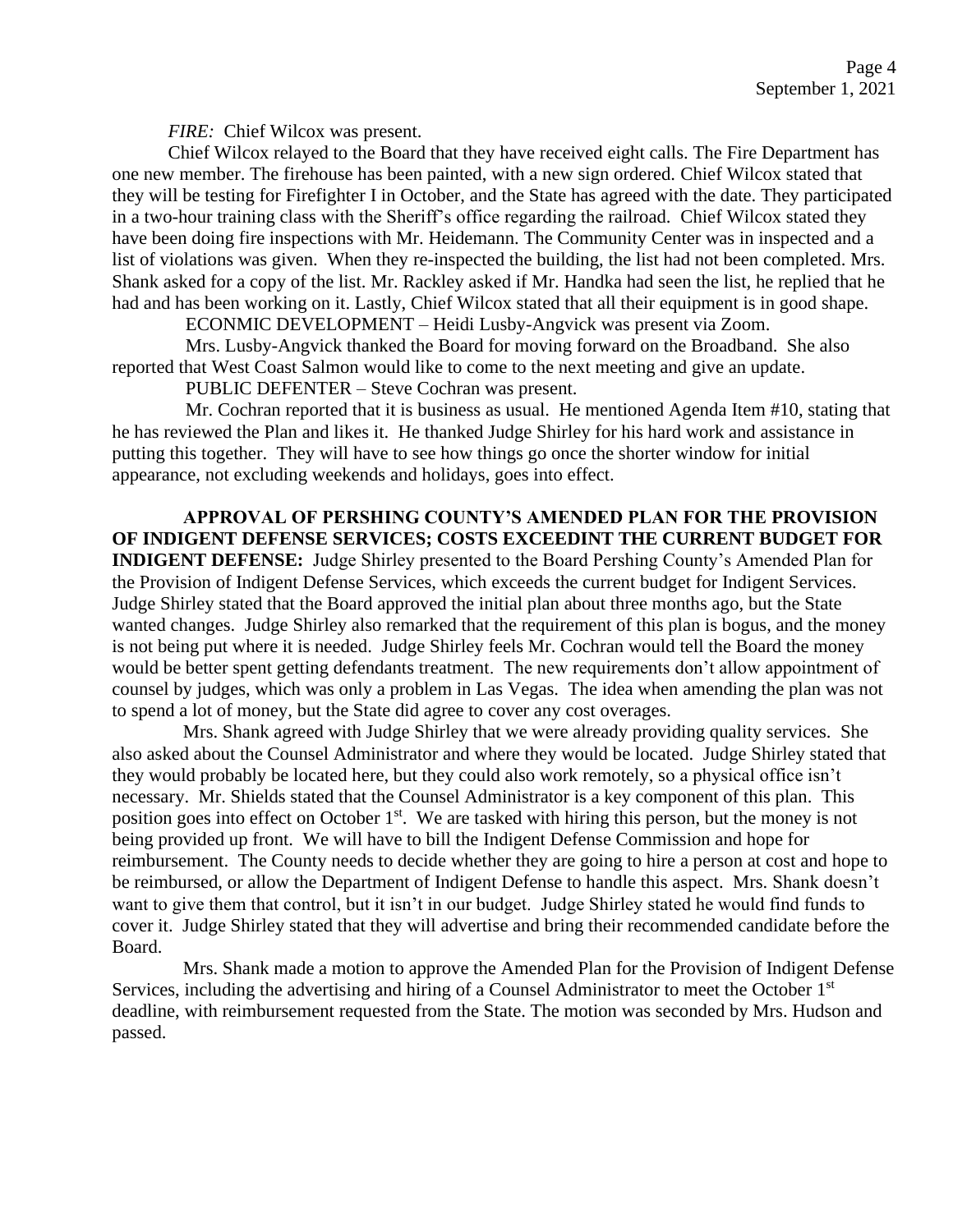**APPROVAL OF LEASE AGREEMENT WITH SEVEN TROUGH'S DISTILLERY FOR THE WINDMILL PROPERTIES LOCATED AT 925 CORNELL AVENUE AND 950 DARTMOUTH AVENUE. THE LEASE WILL BE FOR A TERM OF SIX MONTHS COMMENCING SEPTEMBER 1, 2021 AND ENDING MARCH 1, 2022 AT THE RATE OF \$1,600.00 EACH MONTH. THE LEASE AGREEMENT WILL CONTAIN A PURCHASE OPTION FOR THE WINDMILL PROPERTIES IN THE AMOUNT OF NOT LESS THAN \$220,000.00:** It was noted that the County will have the first right of refusal. Mr. Shields stated that he talked to Tom Adams, the owner of the Seven Trough's Distillery. Mr. Adams reviewed the contract and told Mr. Shields that he has no concerns about the lease agreement.

Mrs. Hudson made a motion to approve the Lease Agreement with Seven Trough's Distillery for the Windmill properties as presented, to include a purchase option in an amount not less than \$220,000.00. Mrs. Shank seconded the motion, motion carried.

## **PLANNING & BUILDING DEPARTMENT / IMLAY WATER SYSTEM / PERSHING ELECTRICAL:** James Evans was present.

Mr. Evans presented his monthly permits issued, business license applications, monthly water reports and all fees collected reports. Mr. Evans stated that they are live on Caselle, their new utility billing software. Mrs. Shank asked Mr. Evans about the revision of the Development Code and the Master Plan. Mr. Evans replied that Farr West has all the data and they will be moving forward in the next couple weeks.

LETTER/DOCUMENTS FROM ROBERT KENNERSON, ARENA OUTDOOR ADVERTISING, APPEALING THE DECISION OF THE PLANNING DIRECTOR, JAMES EVANS, DENYING TWO BUILDING PERMIT APPLICATIONS FOR A TOTAL OF EIGHT BILLBOARD SIGNS – Mr. Evans presented the Board with the documentation from Mr. Kennerson. Mr. Evans stated that in March of 2020 Mr. Kennerson applied for the building permits for eight billboards. The permits were denied because two of the land parcels are zoned AMR (Ag, Mining, Recreation). The original permits were returned to Mr. Kennerson with a sticky note attached stating "denied". Mr. Kennerson stated in the past he had permits approved in AMR. He also was unsure if the sticky note was proper notification, so he contacted Mr. Shields and Mr. Evans several times throughout the year for clarification. In the meantime, the permits also expired. It was also noted the Mr. Evans had approved billboard in AMR previously and through research realized it was not allowed.

Mrs. Shank made a motion to uphold the Planning Director's denial of two building permit applications for a total of eight billboards from Robert Kennerson, Arena Outdoors as they are not allowed in AMR. Motion seconded by Mrs. Hudson and passed.

#### **ESTER MC CULLOUGH, DISTRICT MANAGER, BUREAU OF LAND**

**MANAGEMENT:** PRESENTATION ON MATTERS RELATING TO PERSHING COUNTY – Ms. McCullough, along with Kathleen Rehberg, Humboldt Field Manager; Andy Bourder (?), Assistant Field Manager for the Black Rock Field Office; and Donovan Walker, Fire Manager were all present via Zoom.

Mr. Bourder reported that as of September  $1<sup>st</sup>$  there are currently 556 camps with an estimate of 4,600 people on the Playa. Mr. Bourder informed the Board that they estimate anywhere from 10,000- 15,000 people over the holiday weekend. They have a staff of 7 BLM civilians, 14 BLM Law Enforcement Officers, 9 Pershing County Deputies, and 1 contractor out there. The medical services are provided by Nevada Department of Health. They have issued 30 citations and assisted Pershing County Law Enforcement with 1 arrest. They have had 2 serious accidents, a rollover and an UTV accident.

Mr. Bourder also gave an update on Jackson Mountain. The Herd Management EA (Environmental Assessment) is out and the Public Comment period ends September  $7<sup>th</sup>$ . They will be conducting an emergency gather on the Jacksons starting September  $15<sup>th</sup>$ . The goal is to remove 600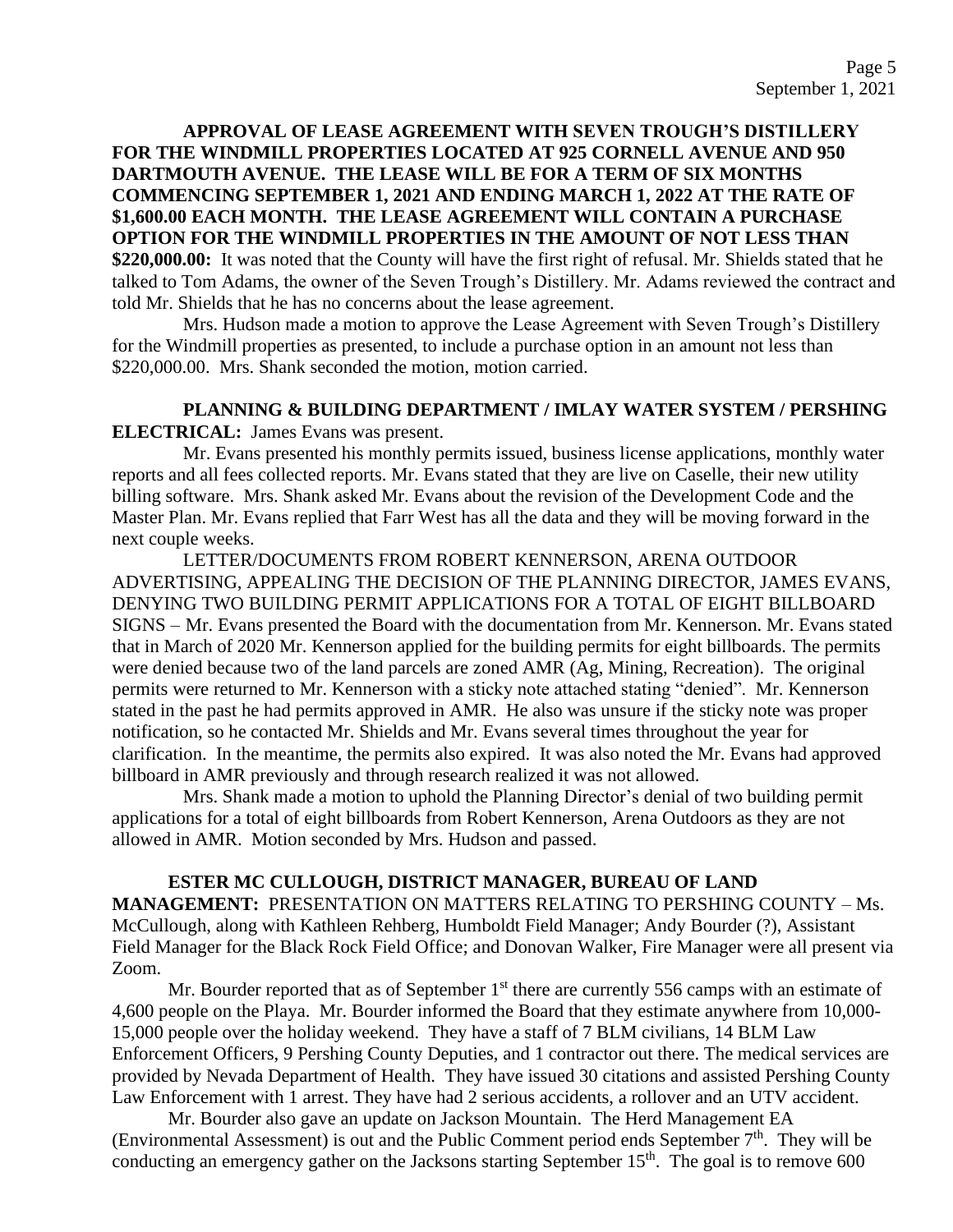horses over a seven to ten day period. They are being removed due to the lack of forage and water. Mr. Bourder spoke about the Calico EA, which was signed on July 28<sup>th</sup>. Lastly, he reported about the geothermal exploration that is currently going on in Gerlach.

Ms. Rehberg gave a Minerals update. She reported that the final EIS (Environmental Impact Survey) for Relief Canyon Mine was published and should be signed by the end of September. Coeur Rochester is working on an exploration project of about 250 acers on Lincoln Hill. The EA went out for the 30-day public comment period on August  $20<sup>th</sup>$ . Ms. Rehberg reported that Pershing County has six geothermal parcels that will be sold in October. They have been working with Ormat, Star Peak Geothermal and C-Punch Ranch on various projects. The appraisal for the C-Punch land sale has been contracted and their hoping to get it by the end of the year. Ms. Rehberg spoke about the drought and stated that approximately 18 permittees have taken voluntary reductions in numbers. Relating to the Wild horse and burros, the East Pershing complex was flown in June and is scheduled for a gather in 2022.

Mr. Walker gave an update on the fire season. The fire level remains high, but thankfully they haven't experienced a lot of fire activity this season. They have responded to 37 fire responses this year, which is well below average, for a total of 127 acres for the entire summer. They had 17 fires with 30 acres burned on BLM land; BIA had 2 fires, totaling 59 acres; and 18 mutual aid fires for a total of 38 acres. The break has allowed them to send a lot of resources elsewhere to help with the National fire situation this year, which is dire. Of course, they are maintaining enough resources to work if they are needed here. Mr. Walker also reported that they received a thirty percent bump in their field budget this year and are looking at hiring more people. Mr. Walker stated that they are looking at 9,300 acres in Pershing County that they plan on treating. They are also looking at expanding their field fire breaks. Mr. Walker also stated that they are still planning on transferring one of their engines to the Lovelock Volunteer Fire Department, but they haven't received their replacement engines yet.

**CLOUD SEEDING:** APPROVAL TO PARTICIPATE IN A CLOUD SEEDING PROGRAM FOR A COST OF \$1,750.00 FROM PERSHING COUNTY (WILLIAM PENNINGTON FOUNDATION WILL PAY HALF OF THE AMOUNT OF \$60,000.00; PCWCD (PERSHING COUNTY WATER CONSERVATION DISTRICT) TO PAY \$1,750.00) **–** Bennie Hodges was present on behalf of the Humboldt River Basin Water Authority. He asked the Board for \$1,750 to cloud seed in five sites on the Humboldt River and two sites on the Sonoma Mountains. The total cost of the fives seedings is \$120,000.00. The William Pennington Foundation has agreed to pay \$60,000.00. The other half would be split between the five counties on the river, each paying \$3,500. Mr. Hodges told the Board that PCWD will pay half of the \$3,500 for Pershing County.

Mrs. Shank made a motion to contribute \$1,750.00 for the Cloud Seeding Program. Motion seconded by Mrs. Hudson and passed.

#### **ELECTED DEPARTMENTS:**

LACEY DONALDSON, CLERK-TREASURER- Mrs. Donaldson reported that she attended the Annual Elections Conference last week along with Sarah Renfroe. Mrs. Donaldson has Tax Roll Corrections that she will bring to the next meeting.

RENE CHILDS, AUDITOR-RECORDER- Mrs. Childs reported her and her staff are busy as usual, especially because it is payroll week. They have been recording many annual mining claims. Mrs. Childs informed the Board that the BLM reimburses Law Enforcement for working at the Playa during the non-sanctioned Burning Man event.

LAUREEN BASSO-CERINI, ASSESSOR- *OSG Connect Outsourced Services Agreement for Tax Roll preparation as approved in the 2021-2022 Budget, #001-014-52180-000, \$7,000.00:* Ms. Basso-Cerini thanked Mr. Shields for helping her with contract. Connect Outsourced Services will be used to create and send out Assessment Notices.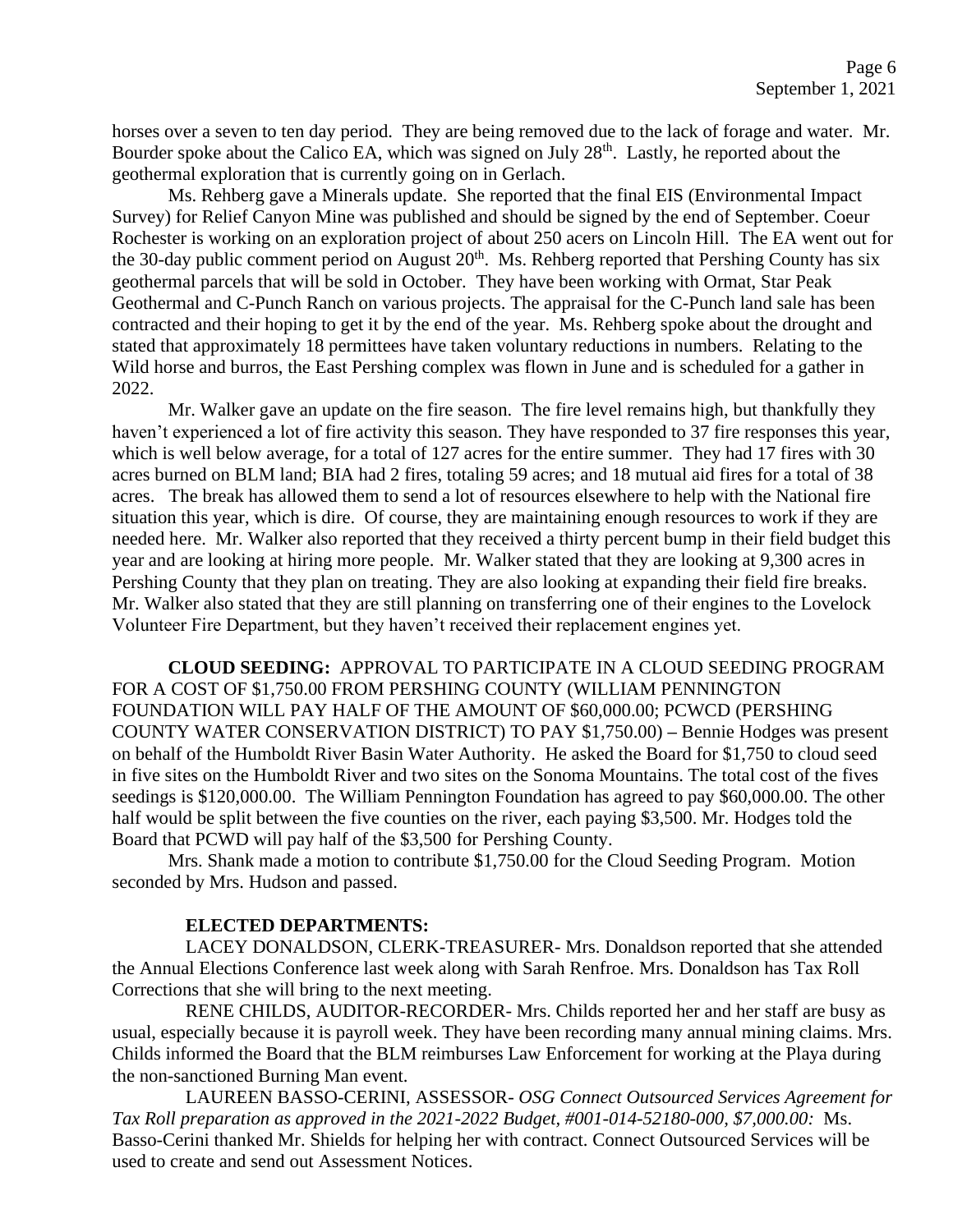Mrs. Shank made a motion to approve the contact with OSG Connect Outsourced Services, not to exceed \$7,000.00. Motion seconded by Mrs. Hudson and passed.

Ms. Basso-Cerini reported she is working with Mrs. Donaldson on tax corrections. She is also working on Business Declarations. Morgan Root is working on the appraisal cycle and will be able to get out in the field once the air quality improves.

JERRY ALLEN, SHERIFF – Sheriff Allen reported that they are working with the BLM in preparation of Renegade Man (non-sanctioned Burning Man). He also reported that they are very low on staff at fifty percent. He sated they are using reserves to accommodate. They are actively looking to fill the open positions, but will need some incentives to entice applicants. Sheriff Allen reported that he received notice on another retiree and will need an item on the next agenda to advertise. Mrs. Shank would like to hold a workshop to discuss plans for the Law Enforcement Center.

**DERBY FIELD AIRPORT:** JERRY FREY, FREY SPRAY, REQUEST TO UTILIZE COUNTY WATER FAUCET AND REIMBURSE COST OF WATER – Mrs. Shank asked if Mr. Frey is going to reimburse the County for the water. Mrs. Childs stated that she would gladly bill him if there was an increase on the bill from last month.

Mrs. Shank made a motion to bill Frey Spray for the water usage at Derby Field. The amount will be determined by the water overage from the previous month's bill. Mrs. Hudson seconded the motion and it passed.

Mrs. Shank asked Mr. Rackley about the Airport Hangar Agreements. Mr. Shields replied that they are ready to go, but the Airport Board needs to approve them. Mrs. Shank said that it needs to be put on the agenda.

**APPROVAL OF CDBC GRANT APPLICATION FOR IMLAY WATER SYSTEM UPGRADE:** Mrs. Shank felt that this was a grant that would be a good one to apply for. Mr. Evans was asked about the improvements that need to be done. Mrs. Wesner was asked when the deadline is; she will look into it. Mrs. Shank stated that they could hire a company like Farr West to do an analysis. Mrs. Wesner stated that a new water tank would a benefit.

The meeting recessed for a Litigation meeting at 11:45 a.m. and reconvened at 12:03 p.m.

## **UPDATE FROM EMERGENCY MANAGEMENT RELATING TO COVID-19; UPDATE ON AMERICAN RESCUE PLAN GRANT FUNDING AND FISCAL RECOVERY FUNDS:**

AMERICAN RESCUE PLAN GRANT- Mrs. Shank reported that the County has received half of the funding from the American Rescue Plan Grant. Mr. Rackley wanted to have some of the money dedicated to the Derby Field water project. Mrs. Hudson stated that she feels it would be better to wait and see what State funds will be available. Mrs. Shank is working with Mrs. Childs and Mrs. Donaldson on a report that needs to be filed sixty days after receiving the money. Mrs. Shank stated that there are so many things that need to be done before allocating the money, such as public hearings, meetings and workshops. Mrs. Shank said that she agrees with Mrs. Hudson that the money does not need to be spent now. Mrs. Shank believes that the County needs someone that has expertise to manage this funding and keep everything in compliance.

REQUEST FROM CHINA SPRINGS YOUTH CAMP, MINDEN, NEVADA, FOR \$6,771.33 FROM PERSHING COUNTY'S ARA FUNDS TO ASSIST WITH REVENUE SHORTFALL – Mr. Rackley stated that there is already a County tax that funds China Springs. Mrs. Hudson asked for clarification on the number of youth Pershing County sends to China Springs. Mrs. Shank replied that it has been several years since Pershing County has sent any one there. Mr. Rackley was not in favor of approving \$6,711.33 to China Springs Youth Camp.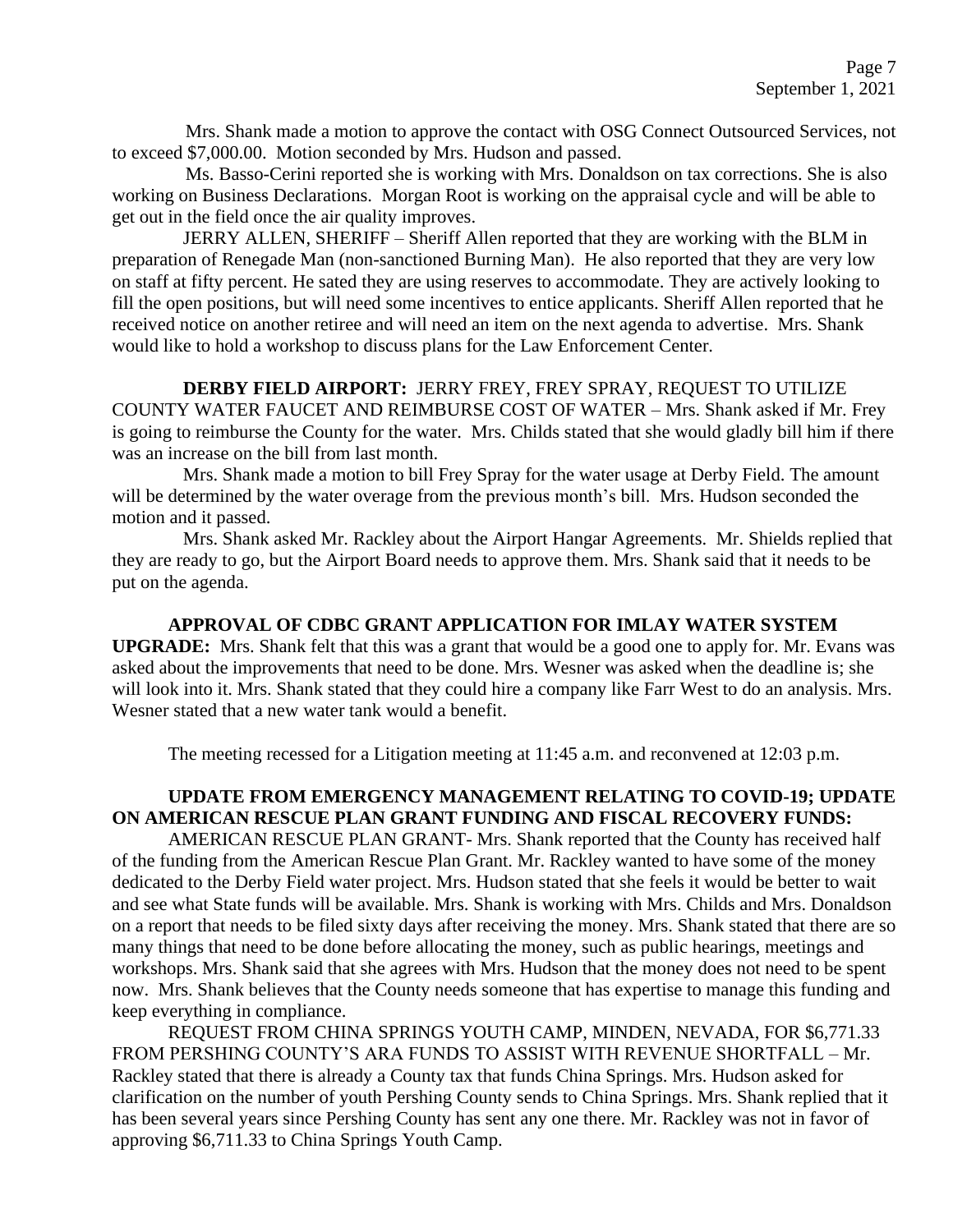Mrs. Shank made a motion to wait and review the guidelines for the ARA funding before making a decision. Mrs. Hudson seconded the motion. Mr. Rackley opposed. Motion carried.

DISCUSSION/ACTION TO ADOPT A RESOLUTION IN LINE WITH DIRECTIVE 045, THAT PERSHING COUNTY WILL AUTOMATICALLY ADOPT THE LATEST CDC GUIDANCE RELATED TO MASK REQUIREMENTS. CURRENTLY, THE CDC RECOMMENDS, AND THE STATE OF NEVADA REQUIRES, THAT EVERYONE, INCLUDING FULLY VACCINATED INDIVIDUALS, WEAR A MASK IN PUBLIC INDOOR SETTINGS IN COUNTIES WITH SUBSTANTIAL OR HIGH RISK OF COVID-19 TRANSMISSION. PERSHING COUNTY HAS BEEN DESIGNATED FOR TWO CONSECUTIVE WEEKS AS HAVING A HIGH RISK OF COVID-19 TRANSMISSION – Mr. Rackley asked Mr. Shields for clarification on if the mask is a requirement or a recommendation. Mr. Shields stated that CDC makes recommendations and the State adopts the recommendations. The State has made masks a requirement in public indoor settings in counties with substantial or high risk of COVID-19 transmission. Mr. Shields reported that Pershing County is under substantial risk of transmission. Mrs. Shank asked if the Governor gave the counties the option to accept the recommendation. Mr. Shields replied that the Governor gave the counties the option to make it more restrictive, not lessen the restrictions. Mrs. Hudson stated that on the website Pershing only has one active case. She wanted to know how that was high risk. Mrs. Hudson stated that she does not believe that the County should follow what the CDC mandates. Mr. Rackley agreed with her.

Mrs. Hudson made a motion that the mask mandate is up to the individual or the business not the County.

Mrs. Shank asked Mr. Shields opinion on going against the Governor's mandate. Mr. Shields replied that all they are doing is declaring a political protest, it doesn't change the mandate.

Mrs. Shank seconded the motion and the motion passed.

Mr. Shields wanted to caution the Board that this could be confusing to the public and businesses could get in trouble. It also puts certain people at risk.

The meeting recessed for lunch at 12:25 p.m. and reconvened at 1:00 p.m.

**INTERVIEW OF APPLICANTS FOR SENIOR CENTER DIRECTOR:** One applicant, Gisselda Canales, was interviewed for the Senior Center Director position.

**SELECTION OF SENIOR CENTER DIRECTOR; SET SALARY FOR SENIOR CENTER DIRECTOR:** Mrs. Shank recommended the hiring of Gisselda Canales for the Senior Center Director position, with the stipulation that she help at the Community Center until someone else is found.

Mrs. Shank made a motion to offer the position to Gisselda Canales. Motion seconded by Mrs. Hudson, requesting that she continue helping at the Community Center until a new coordinator is found. Motion passed.

Mrs. Childs stated that the Board needs to watch her hours, as she has already gone over time working at both places. Mrs. Shank asked about Ms. Canales' start date. Mr. Rackley stated Ms. Canales is currently making \$16.00 per hour at Community Center. Mrs. Shank asked Mr. Rackley what he recommends her pay be as the Senior Center Director. Mr. Rackley replied that the previous Senior Center Director was making \$33,500 per year. Mr. Rackley feels that \$33,500. sufficient. Mrs. Childs commented that \$16.00 per hour is \$33,280.

Mrs. Shank made a motion for Ms. Canales starting pay to be \$33,500 per year, with a starting date as September 13<sup>th</sup>. The motion was seconded by Mrs. Hudson and passed.

**REPORT FROM LEGAL COUNSEL:** No report.